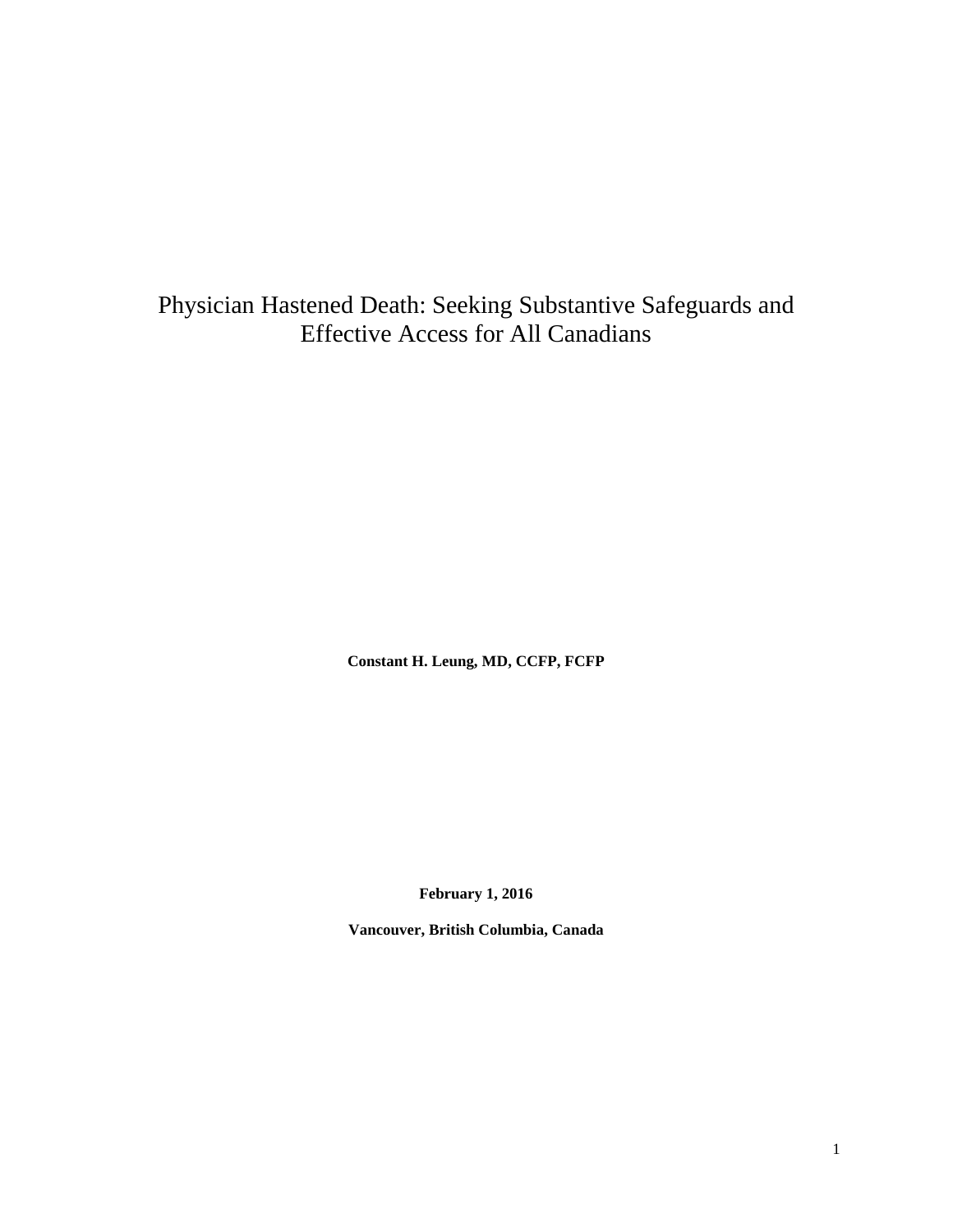# **Introduction**

The Supreme Court of Canada decision in *Carter v. Canada* (*Carter*) made three particularly relevant declarations.

First, the courts indicated that a complete ban on physician assisted suicide was unconstitutional for: "a competent adult person who (1) clearly consents to the termination of life and (2) has a grievous and irremediable medical condition (including an illness, disease or disability) that causes enduring suffering that is intolerable to the individual in the circumstances of his or her condition<sup>1</sup>"

Second, the courts indicated that "the risks inherent in permitting physician-assisted death can be identified and very substantially minimized through a carefully-designed system imposing stringent limits that are scrupulously monitored and enforced.<sup>2</sup>"

Third, the courts decreed "nothing in the declaration of invalidity which we propose to issue would compel physicians to provide assistance in dying… a physician's decision to participate in assisted dying is a matter of conscience...we underline that the *[Charter](http://www.canlii.org/en/ca/laws/stat/schedule-b-to-the-canada-act-1982-uk-1982-c-11/latest/schedule-b-to-the-canada-act-1982-uk-1982-c-11.html)* rights of patients and physicians will need to be reconciled.<sup>3</sup>"

**A distinct federal program with exclusive jurisdiction over physician hastened death, acting as an adjunct to our current health care system, is a logical, responsible, sensitive, respectful and practical solution that upholds rights and safety for all Canadians whether they desire a hastened death or not, enables effective access for patients who desire and are eligible for a hastened death, and protects freedom of conscience rights for health care professionals to the greatest extent possible.** 

Let us call our nation and society to higher and better ways. As Prime Minister Trudeau has said, "in Canada, better is always possible"<sup>4</sup>. It is a fundamental tenet of medical ethics that a physician must always act in the patient's best interests<sup>5</sup>, especially in times when the patient may be vulnerable. We as a society must proactively identify people who are vulnerable, and equally protect their *Charter* rights to life, liberty, and security of person.

# **Palliative Care vs Physician Hastened Death**

*Carter* used the terms physician – assisted death and physician assisted dying. These terms, along with the terms "end of life care" and "medical aid in dying", are ambiguous because they could be used to describe physician assisted suicide, voluntary euthanasia, or palliative care.

The Canadian Medical Association recognizes that assisted death as defined by the Supreme Court is a practice distinct from palliative care. <sup>6</sup> The World Health Organization states that palliative care:

1) "improves the quality of life of patients and their families facing the problem associated with life threatening illness;"

2) "intends neither to hasten or postpone death;" and

3) "offers a support system to help patients live as actively as possible until death."  $\frac{7}{1}$ 

Returning to the factual circumstances in *Carter*, neither patient had a life-threatening illness; both patients desired the freedom to hasten their deaths at a time of their choice. Suicide is contrary to the concept of living as actively as possible until death. Both patients were in fact requesting an assisted suicide, not palliative care.

The Canadian Society of Palliative Care Physicians recommends using the terms physician - administered or patient - administered physician hastened death when referring to assisted death as defined by *Carter*. 8

Physician hastened death (PHD) is neither palliative care nor is it a part of the continuum of end of life medical care. Instead, it is an autonomous decision to seek death.

Ms. Taylor said: "I live in apprehension that my death will be slow, difficult, unpleasant, painful, undignified and inconsistent with the values and principles I have tried to live by…What I fear is a death that negates, as opposed to concludes, my life."<sup>9</sup> Let us seek to address this fear. Prime Minister Trudeau has inspired us to combat fear with hope. Let us strive, as a nation, to one day conquer the fear described by Ms. Taylor with health care and palliative care of such incredible quality that no Canadian will need to request a physician hastened death.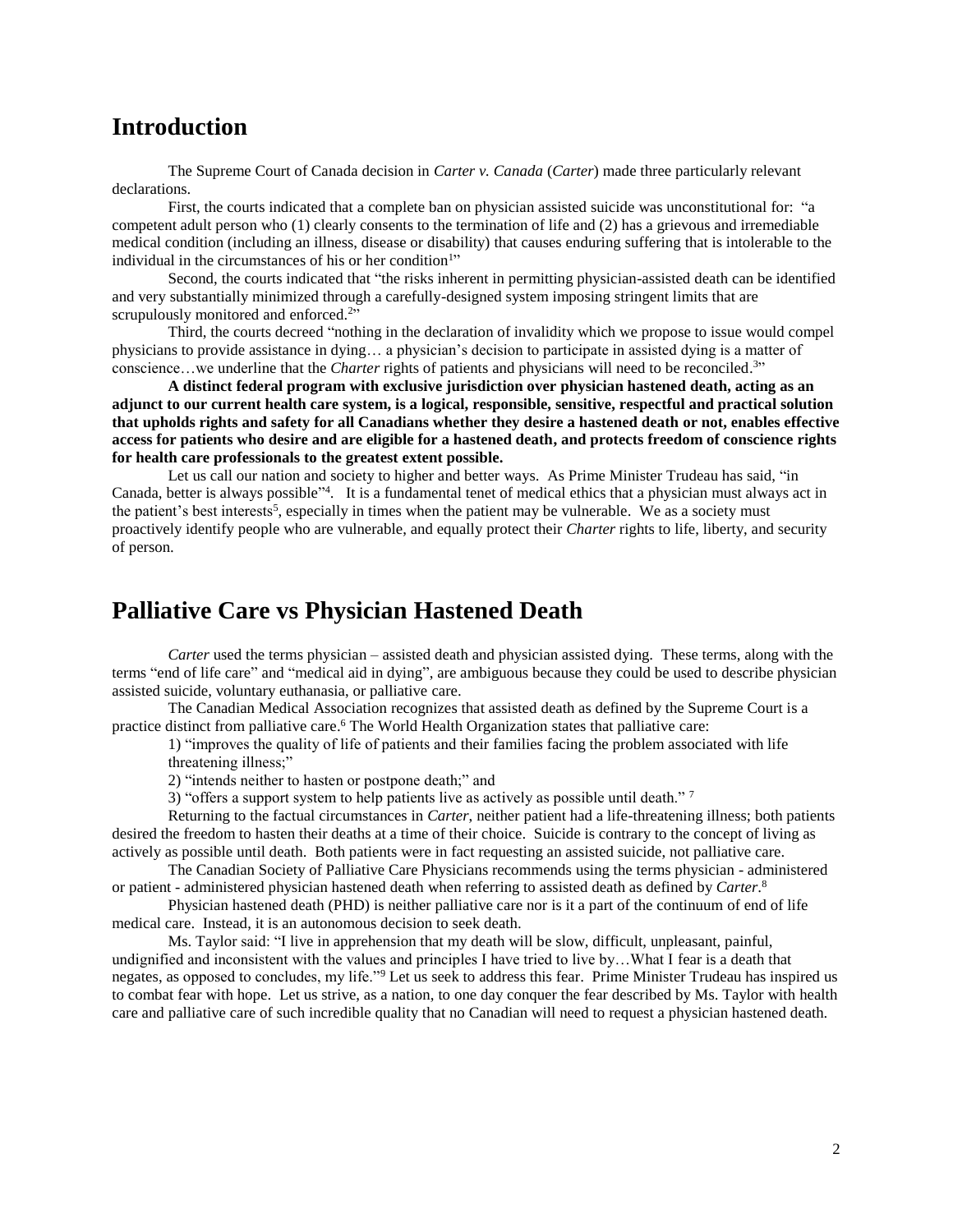# **More Risks Necessitate More Safeguards**

Both the Supreme Court of British Columbia and the Supreme Court of Canada acknowledged numerous risks inherent in permitting physician hastened death. Additional easily foreseeable risks and negative implications have been identified.<sup>10</sup> Carter has opened the door for Canada to be the most permissive society to date in **regards to physician hastened death. The logical corollary is that Canada will soon have the greatest potential for the abuse of vulnerable patients.**

Frontline Canadian primary care is rife with potentially vulnerable patients. We have patients with a myriad of medical vulnerabilities: seniors with mild cognitive impairment, moderate to severe dementia, chronic and severe cardiac, respiratory, neurological, or renal conditions, mobility issues, or all of the above. We have children with special needs, suicidal teenagers who decline antidepressants, young adults who suffer disabling and life altering events. We have patients who have impoverished social situations, patients who lack access to education, patients who have difficult family situations. We have communities without running water, communities with limited medical care, and communities with no access to palliative care. We have patients that equate palliative care with a physician hastened death. We have seniors who feel that they are a burden to society or their families. Some of these patients in vulnerable situations may be competent to make autonomous decisions, but many may be subject to subtle coercive influences that are not readily identifiable. **To protect** *all* **patients, Canada needs to have more stringent and robust legal protections and safeguards than those in place in other permissive jurisdictions.**

# **Proposed Framework for Substantive Safeguards and Effective Access**

Regulatory Framework

- 1. **Design the system in accordance with the Carter intention to "allow for a stringently limited carefully monitored system of exceptions" 11**
- 2. **Establish "a law that can be effective throughout the country even on the assumption that there is no provincial law or territorial law in part of the country" 12**
- 3. **Establish a federal program as the sole legitimate provider of physician hastened death, maintaining physician hastened death under federal and criminal jurisdiction**.
	- a. "The scope of the federal power to create criminal legislation with respect to health matters is broad, and is circumscribed only by the requirements that the legislation must contain a prohibition accompanied by a penal sanction and must be directed at a legitimate public health evil."<sup>13</sup>
	- b. Decriminalizing physician hastened death raises the spectre of one such "legitimate public health evil", namely the systematic acceptance of a government sanctioned means of nonculpable homicide in our health care system;
	- c. A uniform national approach to physician hastened death is in the best interests of the public and the ethical practice of medicine;
- 4. **Within the federal program, have an oversight body that intentionally includes representation from all relevant professions and perspectives.**
- 5. **Establish penal and regulatory sanctions for intentionally falsifying a death certificate**, in order to maintain transparency in the process of PHD;
- **6. Establish penal and regulatory sanctions for failing to meet due diligence standards in assessing competency and eligibility for PHD;**
- **7. Design the federal program to strive to decrease the adverse health, social and economic consequences of introducting physician hastened death.** Precedent has been set for a similarly controversial issue which also resides under criminal and federal jurisdiction, with Insite<sup>14</sup>, a supervised injection site in Vancouver BC.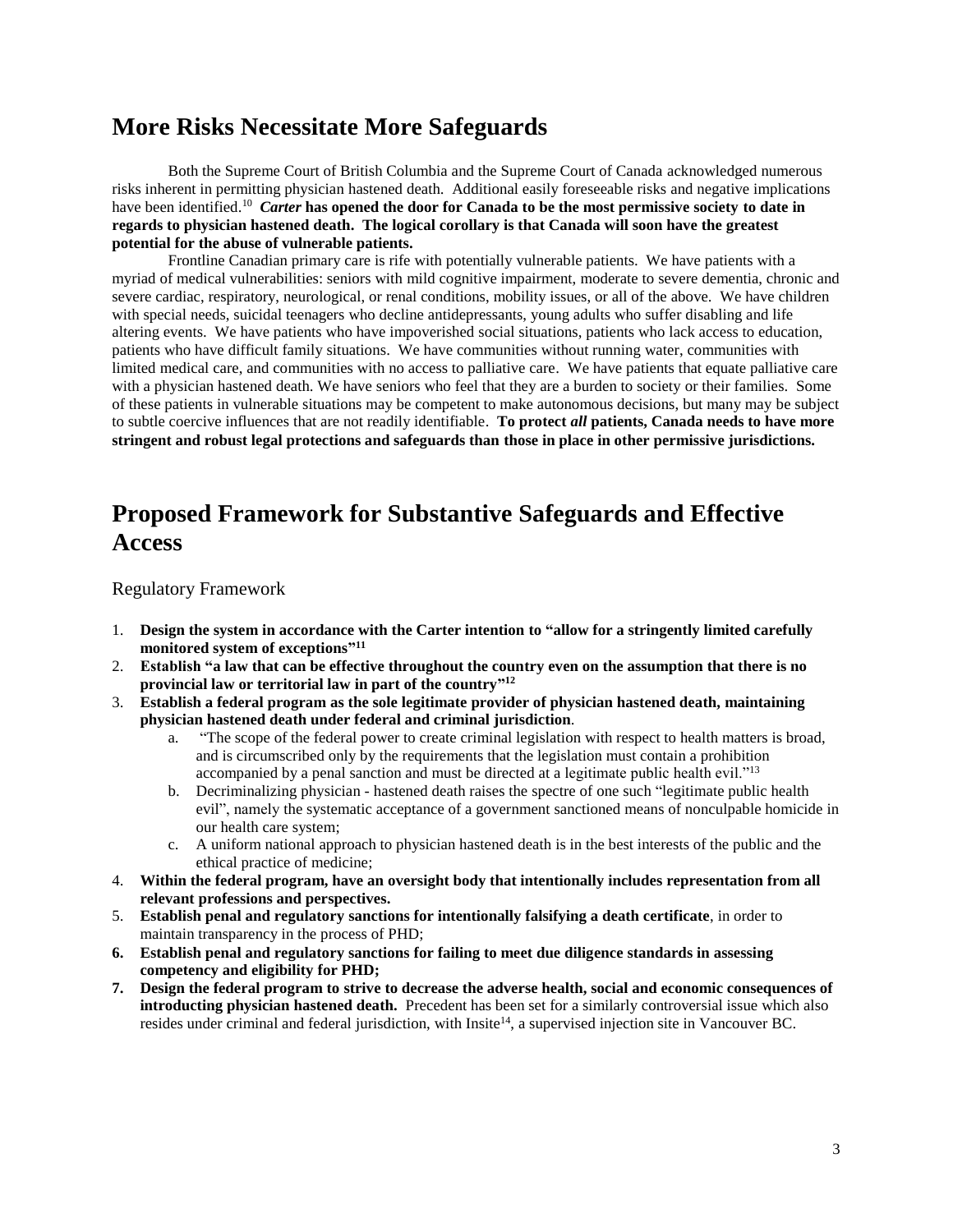#### Process

- 1. **Physician hastened death should only be performed by physicians who have obtained a license in a newly created separate class of "license to hasten death"**
	- a. This reminds the public and the profession that PHD is to be the exception, rather than the norm
	- b. Patient safety is enhanced without obstructing access.
	- c. The class of license can be modeled on the methadone license in BC.
	- d. Educational Programs could be jointly designed by the Canadian Medical Association, College of Family Physicians of Canada, and the Royal College of Physicians and Surgeons to provide:
		- i. Extensive training in competency and eligibility assessments with a focus on patients where capacity to consent is impaired or questioned;
		- ii. Extensive training in the ethics of physician hastened death as they relate to Canadian culture, recognizing the vast diversity of Canadians.
		- iii. Extensive training in exploring and presenting all options and supports that are available to patients, especially where the lack of these supports may underlie the request for PHD;
		- iv. Additional training in the technical aspects of assisted suicide.
- 2. **Professionally self regulated allied health care professionals such as pharmacists and nurses should have similarly specialized licences** while support staff can be protected under exemption by federal law if they are working under the program.
- 3. **Explicitly mandate the federal program for physician hastened death to work with marginalized populations and those at risk of suicide in order to reduce the risk of these populations wrongfully accessing a physician hastened death**
	- a. Parliament could prohibit assisted death but allow exceptions<sup>15</sup>
	- b. A regulated regime may be more effective at bringing suicidal people to the attention of the health care community<sup>16</sup>
- 4. **Robust and thorough protection for a physician's freedom of conscience, in combination with a system of direct access to physician hastened death, provides an excellent safeguard.** The truly competent patient would easily be able to access the federal service, while an ambivalent or vulnerable patient would have the benefit of having the physician continue to act as a health advocate.
- **5. Establish a judicial review to occur during the waiting period. The Supreme Court has recently established this as a useful precedent that enhances patient safety. A posthumous report provides no protection for a dead patient.**
- **6. Only permit physician-administered physician hastened death if the patient is physically incapable of patient administered PHD;**
- 7. **Forbid physician, team, or family initiated counsel to seek a physician hastened death.** The request must come directly from the patient.
- **8. Physicians and the medical profession should never suggest a hastened death, as this will undermine the entire medical ethos and undermine trust.**
- 9. **Physician hastened death should only be performed by physicians.** While some interventions (e.g. immunizations, obtaining intravenous access, intramuscular injections) are appropriate to delegate to alternative health care professionals, the complexity of a delegated procedure should remain commensurate with the level of education and clinical experience of the performing clinician. Just as it would be considered unprofessional to delegate a cardiac surgery to a nurse, it is inappropriate to delegate this unique task to another health care professional.
- **10. A physician must remain present at the bedside, or in the immediate vicinity, at the time of patient administered PHD.** 
	- a. A physician prescribing a patient administered physician hastened death without following the act through represents the ultimate act of abandoning a patient. To acknowledge and satisfy a patients' desire to choose who is present at the time of death, the physician could remain in the immediate vicinity without being at the bedside.
	- b. The Provincial Territorial Expert Advisory Group indicates "physicians should ensure that the potential risks are clearly explained to the patient and provide instructions on how to respond to them should they materialize.<sup>17</sup>" Just as the Provincial – Territorial Expert Advisory Group indicates that the burden of access should not fall on the patient, the burden of managing potential risks of PHD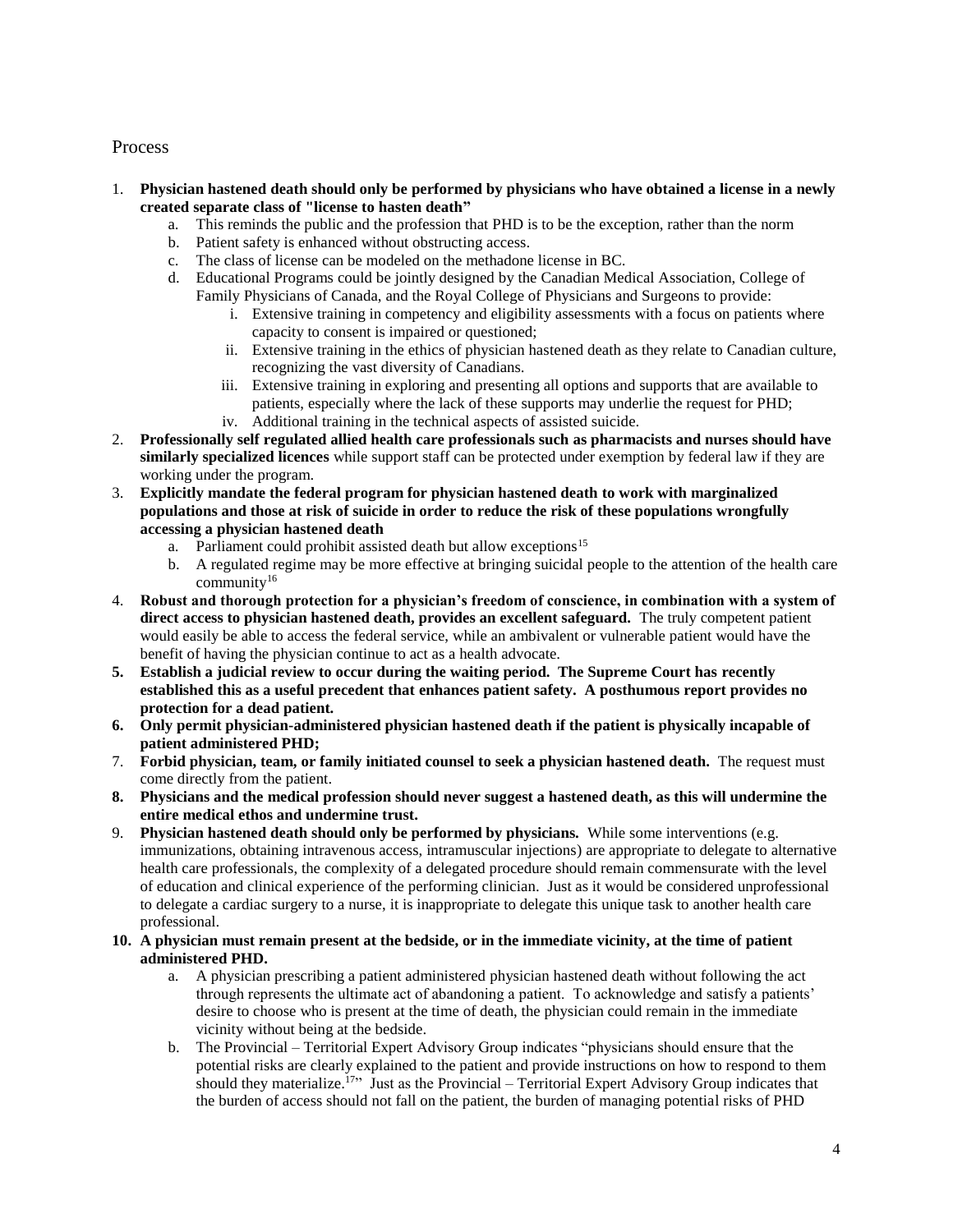should also not fall upon the patient. If a patient opts for patient administered PHD and complications materialize, it could be physically impossible for that patient to respond appropriately.

- 11. **Establish a standardized protocol of medications to be used exclusively for physician hastened death,** using a small and limited number of alternatives
	- a. Medications typically used in PHD protocols should remain controlled substances.
	- b. Mandate that these drugs be prescribed on a duplicate prescription, if used for PHD, as is done for opioids in BC;
	- c. Mandate that copies of these prescriptions be submitted to the federal regulatory body.
	- d. These medications should come in quantities only available for a single use, with a maximum of two dispensed per prescription with the unused portion to be returned to the pharmacy.
- 12. **Provide for meaningful rights of withdrawal and refusal throughout the process**, <sup>18</sup> for example by providing a confidential patient advocate.
- 13. **Require that a representative of the federal program attend as a witness at all deaths** in order to confirm the continuing voluntariness at time of death<sup>19</sup> and to properly dispose of any unused lethal substance**.**
- 14. Physicians with a license to hasten death will use special death certificates, issued by the Federal Authority, and these certificates must record all the necessary information, including:
	- a. An indication of either patient administered or physician administered Physician hastened death as the cause of death; the coroner's version of the death certificate in BC is a possible template which captures the information required;
	- b. Indicate the date and time of patient's explicit request, to be signed and dated by the patient and the physician receiving the request;
	- c. Indicate date and time of offer to rescind request, to be signed and dated by the patient, and the physician making the offer to rescind;
	- d. Record the name and licence number and dispensing date of the dispensing pharmacist
	- e. Record the name and licence number of attending and consulting physicians, including which physician was present at the death
- **15. It is critical to have a waiting period in order to allow the patient to reconsider the request and to ensure that the decision is enduring. The Canadian Medical Association document Principles Based Approach to Assisted Dying<sup>20</sup> provides significantly better protection for vulnerable patients than the Provincial Territorial Expert Advisory Group's recommendations.**

#### Eligibility

- **1. Explicitly indicate that all advanced directives, including those completed prior to the diagnosis of a "grievous and irremediable medical condition" are invalid for the purposes of requesting a hastened death.**
- 2. **Establish a consistent and national definition of adult that is based on biological age rather than a capacity to consent, for the purposes of eligibility for a physician hastened death**.
	- a. *Carter* clearly referred to "a competent adult."
	- b. Our society does not legally make alcohol, prescription drugs, guns, or driver's licences accessible to children, even if they may be competent to use them.
- 3. **The term "grievously and irremediably ill persons" should be limited to "those who are also in an advanced state of weakening capacities, with no chance of improvement"**<sup>21</sup> .
- 4. Explicitly indicate that **physicians may never authorize physician hastened death on behalf of an incompetent patient, through a substitute decision maker or without consent**, and that doing so would remain a criminal offence, with an accompanying penal sanction
	- a. to protect incompetent patients from being killed without consent, and to attempt to limit the emergence of Life ending Acts Without Explicit Request (LAWER) that are currently occurring in Belgium despite the existence of legislative safeguards.
- 5. "The unconstitutionality …arises from its application to competent fully informed non ambivalent adult persons who (not through a substituted decision maker) request physician hastened death, are free from coercion and undue influence and are not clinically depressed.<sup>22</sup>"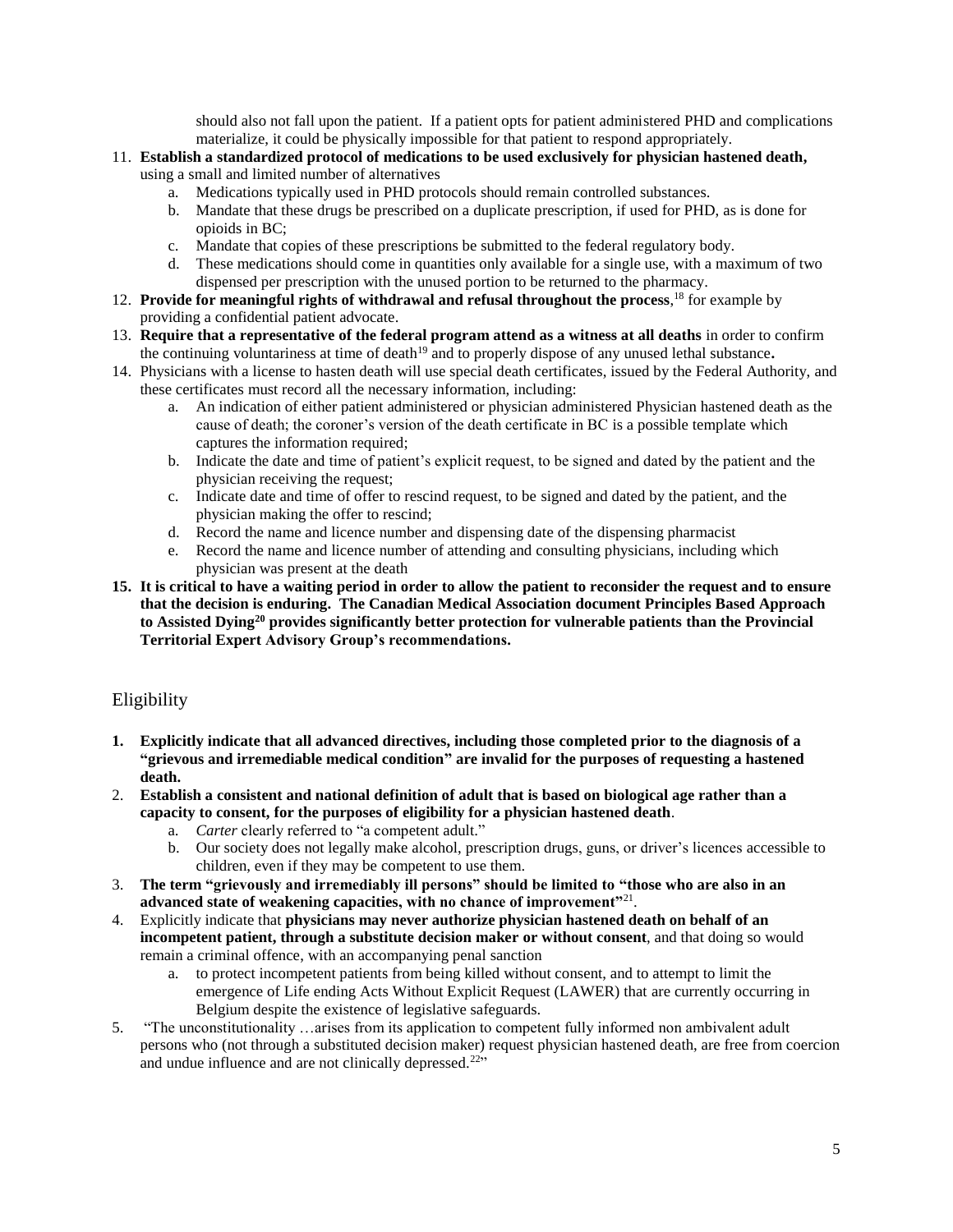Safeguards to society

- 1. **Define effective and equitable access as protecting the safety of patients who either do not qualify for or do not desire a hastened death by restricting access to PHD, without obstructing access for those who both desire and qualify for a hastened death.**
- **2. Keep the practice of physician hastened death as distinct and geographically separate as possible from the delivery of regular health care delivery services, especially palliative care services.**
- 3. **Keep physician hastened death separate from medical schools, residency training programs and teaching curricula**.

#### Public Education

- **1. Use the terms "patient administered" or "physician administered" – "physician hastened death".** Clarity improves understanding which can only support patient autonomy.
- 2. **We must present a comprehensive and balanced view to society**. The Canadian public deserves thoughtful and extensive discourse on the potential negative consequences for patients, society, future generations, and the medical profession with the introduction of physician hastened death. Societal implications of *Carter* are identifiable by observing historical precedent in the Netherlands and Belgium. In light of Section 15 of the Charter, a physician hastened death may eventually need to be made available to patients who are not currently eligible, thus increasing risks to vulnerable patients as the eligibility criteria broaden.
- 3. **Provide public education to distinguish physician hastened death from palliative care**.
	- a. An educational course could be considered in high school.
	- b. Public education about palliative care and the many alternatives to PHD should be considered in implemented in conjunction with the suicide prevention programs available publicly and in the military.
- 4. **State the purpose of the legislation as precisely and specifically as possible<sup>23</sup>**
	- a. protecting vulnerable persons from being induced to commit suicide at a time of weakness;
	- b. protecting vulnerable persons such as patients with dementia, or cognitive impairment from an unintended death or coercion to consent to a physician hastened death
	- c. preventing the transition of Canadian society into a society where Canadians are encouraged to seek our own deaths even in the absence of a terminal or debilitating illness
	- d. preserving the nature of medicine and health care as a caring and healing profession

#### Facilitating Access

- 1. Offer multiple options for a hastened death, but **keep PHD absolutely distinct and separate from palliative care:** 
	- a. Many patients would prefer to die at home;
	- b. Dying can be offered in a mobile hastened death facility modeled after the innovative BC Mobile Medical Unit<sup>24</sup>;
	- c. Dying within separate facilities as a privately funded endeavour.
- 2. **Use technology and telemedicine to facilitate access and improve safety** by creating a service accessible by telephone, internet, or a smartphone. Maintain an audiovisual record of both the patient's narrative request for a hastened death, and the offer to rescind the request. These should be for documentation purposes only. Simply watching the recorded request must be considered inadequate for the purposes of assessing competency, as the competency assessment should be in the context of a physician-patient interaction. In addition, at least one of the assessments must be done in person, as telemedicine does not allow for interpretation of certain subtleties of personal interaction.
- 3. **To facilitate access, particularly in remote or rural areas, leverage the existing infrastructure, mobility, and medical teams available to the Canadian Forces** for deployment across the country as required.
- 4. It should be noted that if the recommendations under facilitating access are not taken in conjunction with the recommendation to keep PHD separate from the regular health care system and in particular palliative care, facilitating access will become an unbalanced exercise and countless patients will be placed at risk.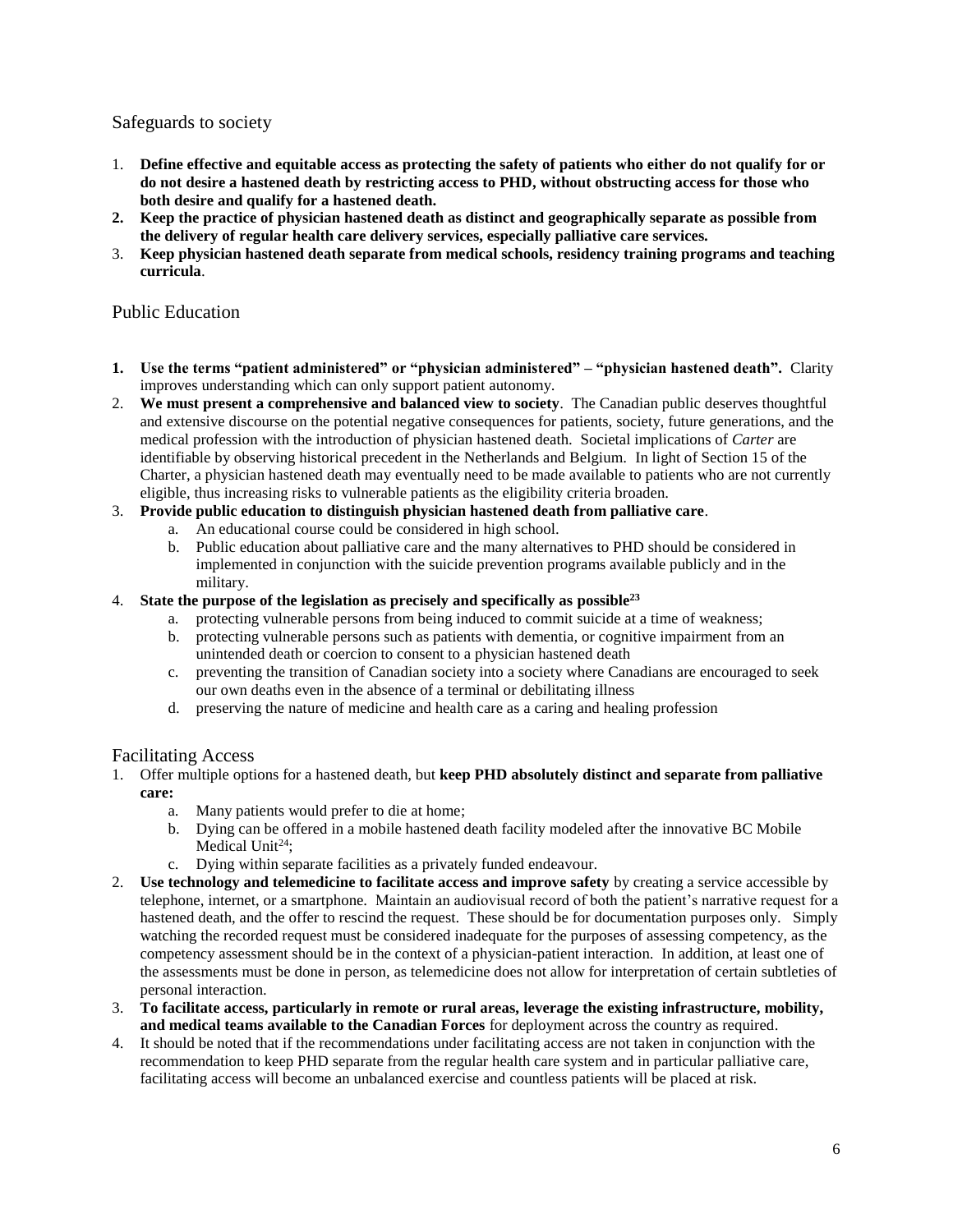## **Keep Hastened Death a Separate Service**

A separate and federally regulated system for accessing physician hastened death would protect our current health care system, is an inherent safeguard that provides protection for patients who do not seek a hastened death, and still allows access to PHD. The system's initial role should be to help patients understand the difference between palliative care and physician hastened death. By maintaining the fundamental distinction between PHD and standard health care intervention, autonomy can be supported by allowing for a better informed choice.

In contrast, the approach of integrating physician hastened death protocols into our present health care system, is unnecessary, unwieldy, unsafe, and will inevitably cause divisions in the health care system by compounding issues of conscience.

From the patient perspective, patients who seek a hastened death have indicated that the only acceptable solution to relieve their suffering is a hastened death. Those patients have thus decided that our regular health care system has no more acceptable treatments to offer, so there is no need for those patients to remain in the regular system, particularly when allowing such patients to remain in the regular healthcare system would significantly infringe upon the rights of patients who do not desire a hastened death.

A separate federally regulated mobile system could solve this otherwise divisive issue. In addition, this can address issues raised by the Provincial – Territorial Expert Advisory Group, that geography and uneven distribution of health care professionals creates a barrier to access.

## **Conclusion - Fairness to all Canadians**

*Carter* indicates there cannot be a duty to live<sup>25</sup>. The logical corollary is there cannot be a duty to die. "The sanctity of life is one of our most fundamental societal values. Section 7 is rooted in a profound respect for the value of human life. But section 7 also encompasses life, liberty and security of the person during the passage to death.<sup>26</sup>" The Supreme Court has decided that for those patients who are competent adults and have a grievous and irremediable condition, rights during that time need to be protected. In accordance with Section 15 of the Charter, patients need to have protection during the transition to death so as not to experience a wrongful death. Let us protect our country from becoming a society where we euthanize babies, patients with dementia, patients who are vulnerable.

The Provincial – Territorial Expert Advisory Group places a hypothetical patient who desires a hastened death at the centre<sup>27</sup>, but the health care system of a free and democratic society should allow for any individual patient to be at the centre. **Prime Minister Trudeau, we ask you to give the rights of vulnerable patients equal consideration before the law.** The Supreme Court said, "the right to life is engaged where the law or state action imposes death or an increased risk of death on a person, either directly or indirectly."<sup>28</sup> Especially for those patients who fundamentally reject PHD as an acceptable option to them, their right to life will be breached if state action forces them to be treated in facilities or by doctors who offer or promote PHD since there is obviously an increased risk of wrongful PHD (i.e. PHD without true consent or PHD that does not meet *Carter* criteria) in facilities/doctorpatient relationships which offer PHD vs. those which do not. This patient's section 7 right to life thus requires that the state permit each doctor and medical facility to determine for itself whether it will offer PHD or not, so that patients who decide never to access PHD have available to them, if they choose, facilities and doctors whom they know do not offer PHD.

**The Provincial – Territorial Expert Advisory Group contends that their approach may increase the trust in the health care system for some, presumably, those who wish a hastened death. Unfortunately it follows that the same approach may equally decrease the trust in the same health care system for others, namely, those who reject a hastened death. The diversity of the entire Canadian public must be respected and the trust in the health care system must be maintained for all patients, not just a select few who wish a physician hastened death.** All patients, whether they desire or reject a physician hastened death, have equally important *Charter* rights to life, liberty and security of person in the transition to death. The freedom of conscience rights of health care providers are equally important. The solution to respect these all is to provide a separate federally regulated system that can be directly accessed.